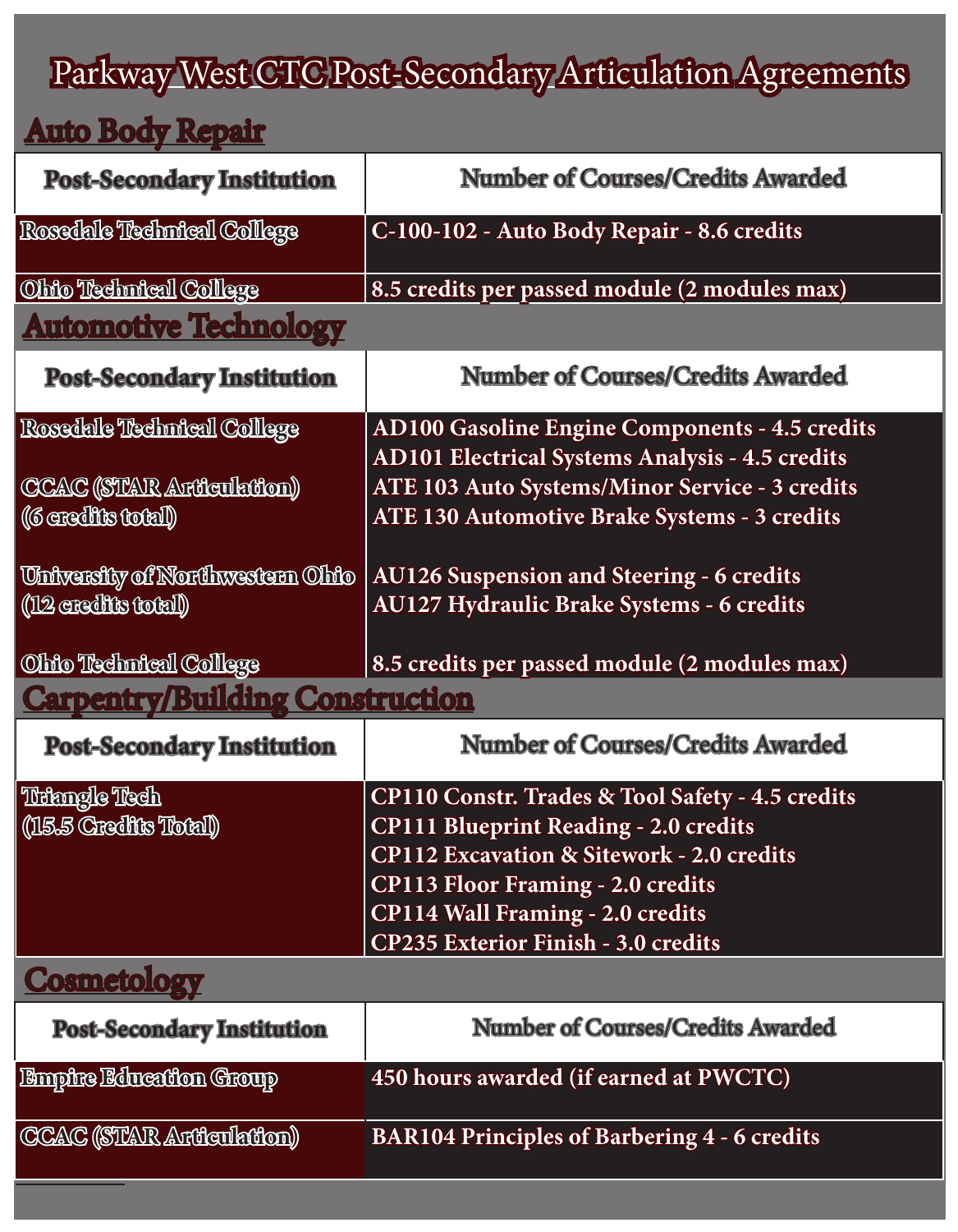## Culinary Arts

| <b>Post-Secondary Institution</b>  | <b>Number of Courses/Credits Awarded</b>                 |
|------------------------------------|----------------------------------------------------------|
| <b>Phishurgh Technical College</b> | <b>Baking &amp; Pastry - 3 credits</b>                   |
|                                    | <b>Culinary Arts - 9 credits</b>                         |
| CCAC (STAR Articulation)           | <b>CLR100 Food Service &amp; Sanitation - 3 credits</b>  |
| (12 credits total)                 | <b>CLR117 Fundamentals of Culinary Skill - 3 credits</b> |
|                                    | <b>CLR201 Baking - 3 credits</b>                         |
|                                    | <b>CLR202 Basic Garde Manger Techniques - 3 credits</b>  |
|                                    |                                                          |
| Cultmary Institute of America      | \$4000 CIA Merit Scholarship                             |
| Le Cordon Blue Institute of        | LCBC107 Food Safety & Sanitation - 4 credits             |
| <b>Cultnary Arts</b>               |                                                          |

**Pittsburgh Technical College (Smart Building Technology) Pittsburgh Technical College**

**Rosedale Technical College ED103 Construction Wiring - 2.5 credits**

**CCAC (STAR Articulation) Nursing & Allied Health Programs - 3 credits**

**Triangle Tech, Inc. Credit for advanced standing placement tests scored at** 

**Pittsburgh Technical College HVA108 Fundamentals of Electricity - 5 credits**

**Rosedale Technical College H101 Refrigeration Principles - 4.5 credits**

**Pittsburgh Technical College MED111 Clinical Techniques 1 - 4 credits**

 $\mathbf 0$ 

 $\overline{\phantom{a}}$ 

**(Electrician Technology)**

 $\overline{a}$ 

**Pittsburgh Technical College**

**Pittsburgh Technical College**

**(Graphic Design Program)**

**(Multimedia Technologies)**

**(9 credits total)**

 $\overline{\phantom{a}}$ 

## Cyber Security & Network Technology

| <b>Post-Secondary Institution</b>  | <b>Number of Courses/Credits Awarded</b>             |
|------------------------------------|------------------------------------------------------|
| <b>Phishurgh Technical College</b> | <b>ITA104 Intro to Information Technology</b>        |
| (Information Technology)           | <b>ITA126 Networking 1</b>                           |
| Pittsburgh Technical College       | <b>ITP253 Intro to Computer Systems - 4 credits</b>  |
| (Computer Programming)             |                                                      |
| CCAC (STAIR Articulation)          | CIT115 Information Technology Fundamentals - 3 cr.   |
|                                    | CIT150 Computer Configuration & Support - 3 cr.      |
|                                    | <b>CIT120 Networking Concepts - 3 credits</b>        |
| <b>ITT Technical Institute</b>     | <b>GE184 Problem Solving - 4 credits</b>             |
|                                    | TB143 Introduction to Personal Computers - 4 credits |
|                                    | <b>IT103 Operating Systems - 4 credits</b>           |
|                                    | IT109 Microsoft Desktop Operating System - 4 credits |

## Diesel Technology

| <b>Post-Secondary Institution</b> | <b>Number of Courses/Credits Awarded</b>               |
|-----------------------------------|--------------------------------------------------------|
| Rossdale Technical College        | DD101 Preventative Maintenance - 4.5 credits           |
|                                   | <b>DD104 Air Brakes and Braking System - 5 credits</b> |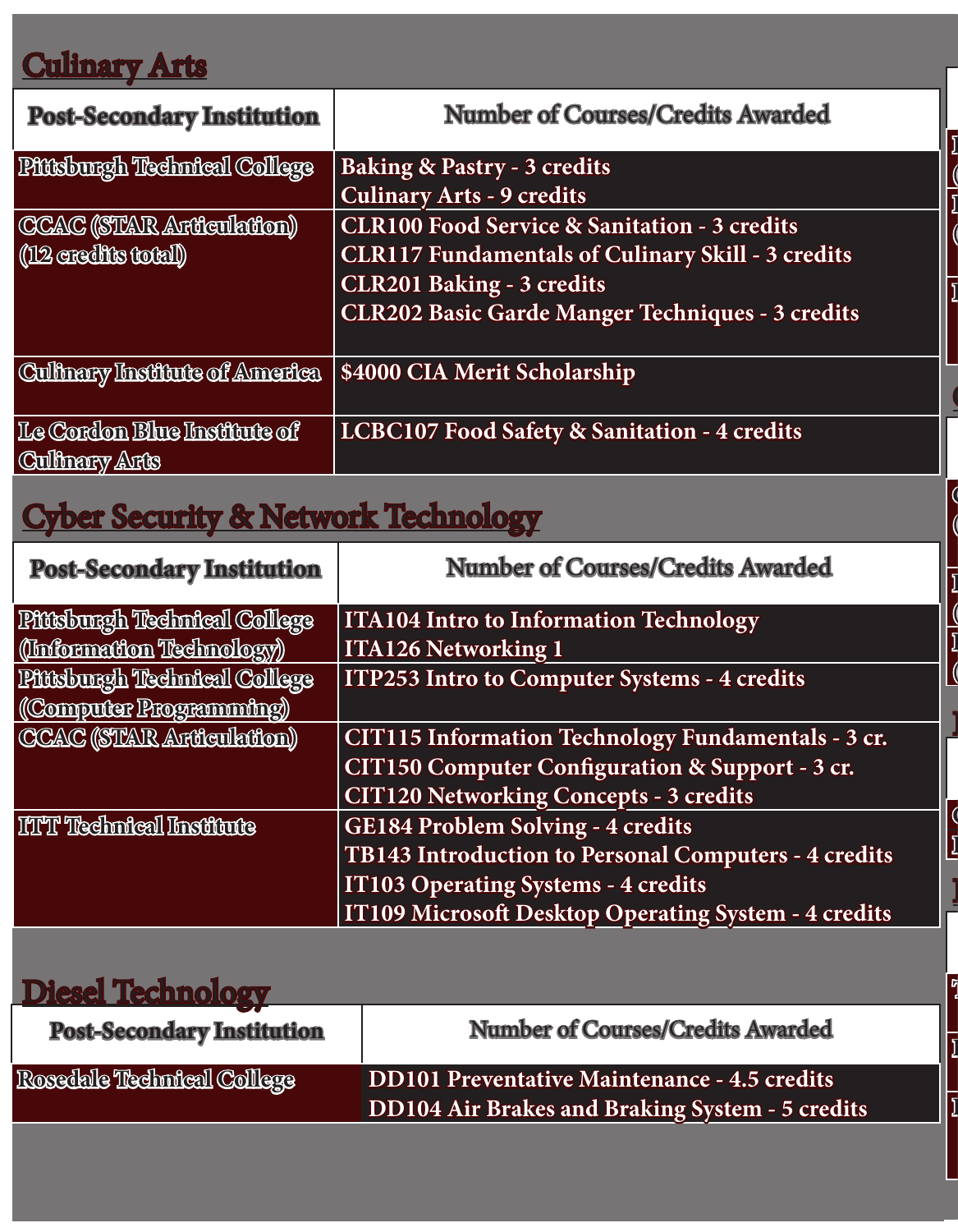### Electrical Systems Technology

| <b>Post-Secondary Institution</b> | <b>Number of Courses/Credits Awarded</b>        |
|-----------------------------------|-------------------------------------------------|
| Phisburgh Technical College       | <b>SBT118 Structured Wiring - 4 credits</b>     |
| (Smart Building Technology)       |                                                 |
| Pittsburgh Technical College      | <b>ELC100 Math for Electricians</b>             |
| (Blectrickn Technology)           | <b>ELC110 Electricity 1</b>                     |
|                                   | <b>ELC130 Blueprint Reading</b>                 |
| Rossdale Technical College        | <b>ED103 Construction Wiring - 2.5 credits</b>  |
|                                   | <b>ED105 Commercial Circuitry - 2.5 credits</b> |
|                                   | ED206 AC/DC Power - 3.0 credits                 |

## Graphic Arts & Production Technology

| <b>Post-Secondary Institution</b> | <b>Number of Courses/Credits Awarded</b>         |
|-----------------------------------|--------------------------------------------------|
| CCAC (STAR Articulation)          | <b>CIT125 Web Development - 3 credits</b>        |
| (9 credits total)                 | MMC111 Digital Design for Multimedia - 3 credits |
|                                   | MMC112 Audio/Video Production Multimedia - 3 cr. |
| Phisburgh Technical College       | <b>GDA118 Compositional Drawing - 1 credit</b>   |
| (Graphic Design Program)          | GDA150 Behavioral Design - 3 credits             |
| Phisburgh Technical College       | <b>GDA118 Compositional Drawing - 1 credit</b>   |
| (Multimedia Technologies)         | GDA 150 Behavioral Design - 3 credits            |

### Healthcare Occupations Technology

| <b>Post-Secondary Institution</b> | <b>Number of Courses/Credits Awarded</b>        |
|-----------------------------------|-------------------------------------------------|
| CCAC (STAR Articulation)          | Nursing & Allied Health Programs - 3 credits    |
| Pfftsburgh Technical College      | <b>MED111 Clinical Techniques 1 - 4 credits</b> |

### **HVAC/R**

| <b>Post-Secondary Institution</b> | <b>Number of Courses/Credits Awarded</b>               |
|-----------------------------------|--------------------------------------------------------|
| Theingle Tech, Inc.               | Credit for advanced standing placement tests scored at |
|                                   | 75% or higher.                                         |
| Pittsburgh Technical College      | <b>HVA108 Fundamentals of Electricity - 5 credits</b>  |
|                                   | HVA133 Residential Refrigeration - 6 credits           |
| Rosedale Technical College        | H101 Refrigeration Principles - 4.5 credits            |
|                                   | H104 Electricity - 4.0 credits                         |
|                                   | R104 Computer Concepts - 4.5 credits                   |